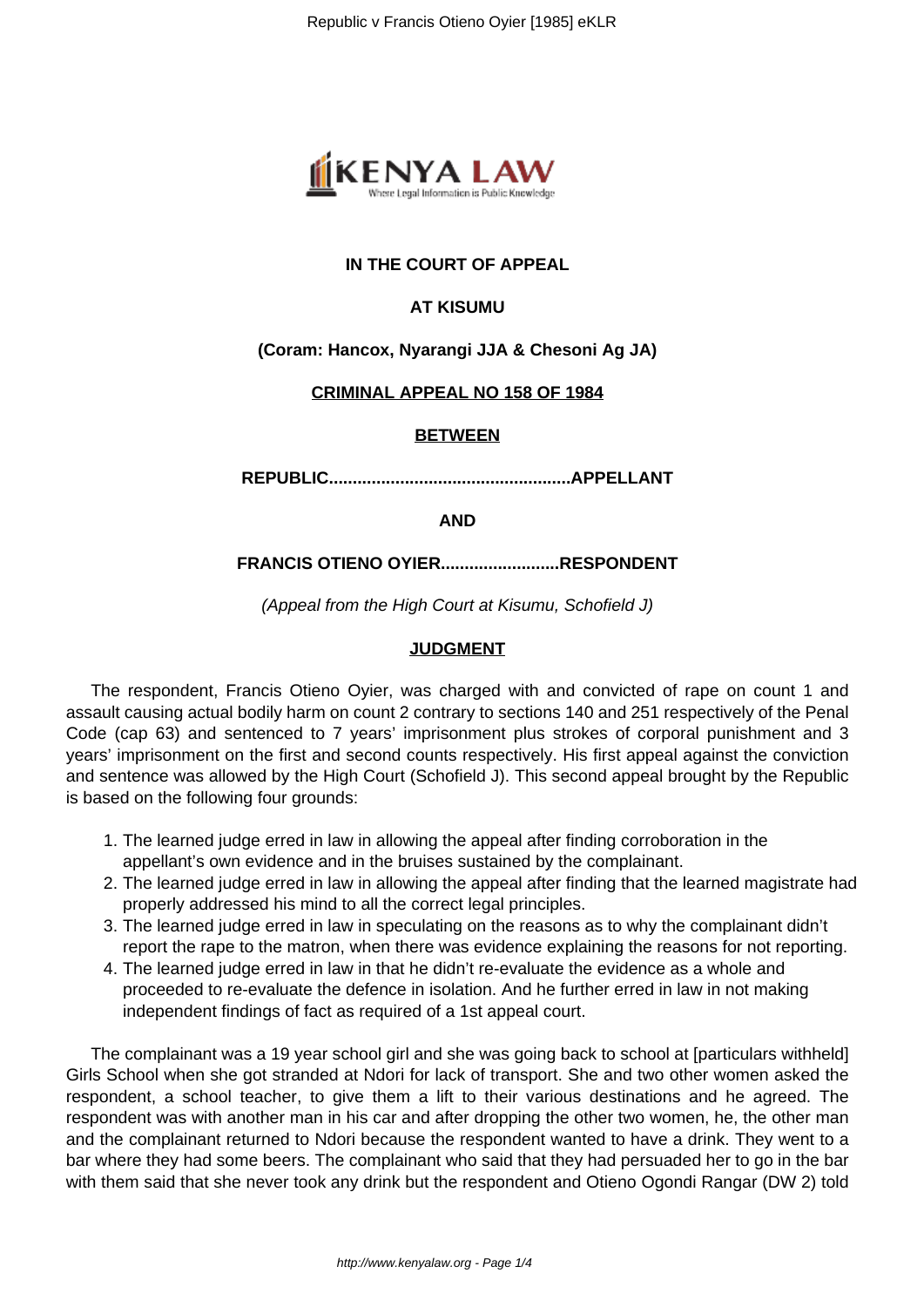the Court that she took beer.

At about 10.30 pm, the respondent, the other man and the complainant set off for the complainant's school which was about 9 kms away. It had rained that day and so after going for about 3 1/2 Kms, the respondent decided to turn and go back to his house at Ndori because he feared his car getting stuck in mud on the way to the school.

When they returned to Ndori, they went to a room where he persuaded the complainant and she agreed to share a bed with him although initially she had refused and wanted to sleep on the floor on her towel. He undertook not to ask the complainant for sex, but the promise was shortlived as before long, he asked her to remove her clothes and when she refused to comply he used physical violence which included slapping and punching the complainant and ended up by forcibly having sexual intercourse with her twice. The first time he had sexual intercourse with the complainant when she still had her pants on but the second time he had removed her pants. The respondent was naked and when the complainant told him that she wanted to go out to the latrine, he got up to put on clothes so as to escort her but the complainant who did not wait for him slipped out of the house into the dark and ran to the bush where she slept until the next morning when the respondent found her along the road and asked her to go back to his house and collect her belongings, which she did and after that he drove her to school. During her escape that night, the complainant was injured on the legs by a barbed wire. The respondent, according to her story, apologized to her for what had happened the previous night.

The complainant went through her ordeal the night of May 7, 1984 and on May 8, she went back to school, when at 6 pm she told the school matron that she was not feeling well and she had hurt her leg. The matron gave her pain-killers. On 10th May, she sent for the Deputy Headmistress to whom she revealed that she had been raped by a school master.

The respondent admitted that he had sexual intercourse with the complainant, but said that they were friends and she consented to the act and that was the fourth occasion they had made love. The necessary corroboration in sexual offence was therefore afforded by the respondent's own evidence. That was corroboration of the complainant's evidence that the respondent had carnal knowledge of her. The prosecution still had to prove the second element of the offence of rape, and that is lack of consent for as the predecessor of this Court said in Upar v Uganda [1971] EA 98, lack of consent always remains an essential element of the crime of rape and so it should be specifically dealt with.

The learned magistrate had the correct appreciation of the *mens rea* in rape. It is primarily an intention and not state of mind. Thus the mental element is to have intercourse without consent, or not caring whether the woman consented or not: DPP v Morgan (1975) 61 Cr Appl. R 136 HL The prosecution must prove either that the complainant physically resisted, or, if she did not, that her understanding and knowledge were such that she was not in a position to decide whether to consent or resist; Archbold Criminal Pleading Evidence and Practice 40th Edn pp 1411 – 1412 paragraph 2881 and R v Harwood K (1966) 50 CR App R 56. So if a woman yields through fear of death or through duress, it is rape and it is no excuse that the woman consented first, if the offence was afterwards committed by force or against her will; nor is it any excuse that she consented after the fact.

Mr Behan argued that there was no corroboration of the allegation that there was lack of consent. However, there was evidence from the complainant, which the magistrate believed, that she resisted physically and was beaten and punched by the respondent. The respondent himself said that she objected to intercourse because she feared she might get pregnant since she was not safe. It is apparent from the evidence on record that she physically resisted, and if she yielded she did so through fear of bodily harm or through duress. The first round of intercourse was when she was still had her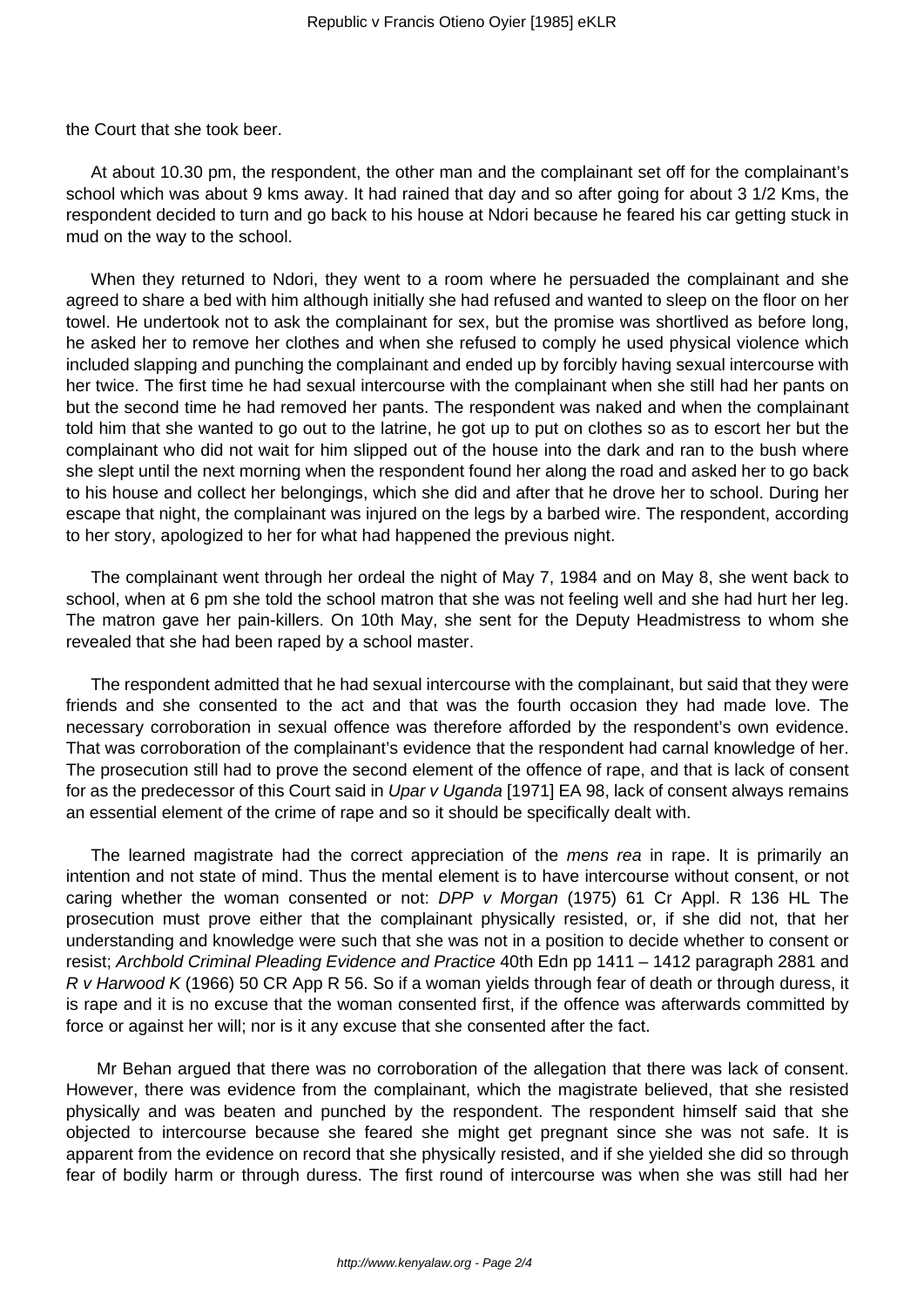pants on which negates consent; however the pants had been removed during the second round. Nevertheless it was no excuse that she consented after the act. The conduct of the complainant in taking the risk of running from the respondent's house at night without her property was circumstantial evidence which strongly corroborated the lack of consent on her part and so was the circumstantial evidence in the conduct of the respondent in making no attempt to look for her that night when she ran away. This latter factor shows that whatever he did, including having intercourse with the girl, was without caring whether she consented or not. He said that the following day her clothes were soiled and she had been injured by some wire which was evidence of her running away in fear from some danger and we presume the danger of intercouse without her consent, the danger of physical harm if she did not submit to intercourse. There was abundant evidence from which the prosecution proved lack of consent beyond reasonable doubt. They also proved the fact of the unlawful sexual intercourse.

In a rape case the fact that a complaint is made by the victim shortly after the alleged offence is merely evidence of the consistency of the conduct of the victim with her evidence given at the trial and it cannot be regarded as corroboration of the story of the complainant; Archbold, Ibid, P 1413 para 2884; R v Coulthread 24 Cr App R 44. Mr Behan for the respondent agreed to this proposition but argued that the delay of two whole days before the complainant told the school authorities about the alleged rape dented her evidence. The complainant told the Deputy Headmistress about the incident on the third day from the date it took place. That was not an unreasonable delay as the learned judge appeared to have thought. She said that she was embarrassed and this was shown in her act of sending away a schoolmate who called the Deputy Headmistress for her before she told the latter about the rape.

Mr Behan contended that the complainant was untruthful. For example she said that she did not know the respondent when in fact she knew his name; she contradicted the doctor's evidence that she was not a virgin when she testified that no man had carnally known her before and she, in fact, admitted in court that she deceived the respondent that she had a relative at Ndori. These are matters of credibility and this being a second appeal, it is not for us to interfere with lower court's findings unless there are errors of law none of which have been disclosed. The trial magistrate found that the complainant was a truthful witness and the learned judge did not specifically find otherwise.

Furthermore the complainant's virginity could have been lost during the rape and even if not then the doctor was not asked to say what could have caused the loss of her virginity. She deliberately lied to the respondent about having a relative of Ndori in order to earn herself an escape from his claws but the trick failed.

As to the count on assault causing actual bodily harm, the complainant's evidence of being beaten and punched by the respondent and the injury to her back testified to by the doctor who examined her were not seriously challenged and the trial magistrate believed that evidence. It was a finding based on credibility of the witnesses and unless no reasonable tribunal could make such finding, the first appellate Court had to respect it. It was not shown that the magistrate erred in his findings, or that he acted on wrong principles. The respondent was properly convicted and consequently the learned judge erred in law in allowing the first appeal. The upshot is that we allow the appeal, set aside the High Court judgment and restore the resident magistrate's decision convicting the respondent on the two counts. We remit the case back to the High Court for consideration of the sentence by another judge. The respondent has been out on bail for a long time and the lower court will undoubtedly consider this factor, but in the meantime the respondent shall be held in custody. Those shall be the orders of this court.

**Hancox JA & Nyarangi JA.** We would add that we hope the judge to whom this case comes on the order of remission, which the majority of the court was made, will bear in mind when considering sentence the respondent's 13 years of professional life, his family circumstances and all that this